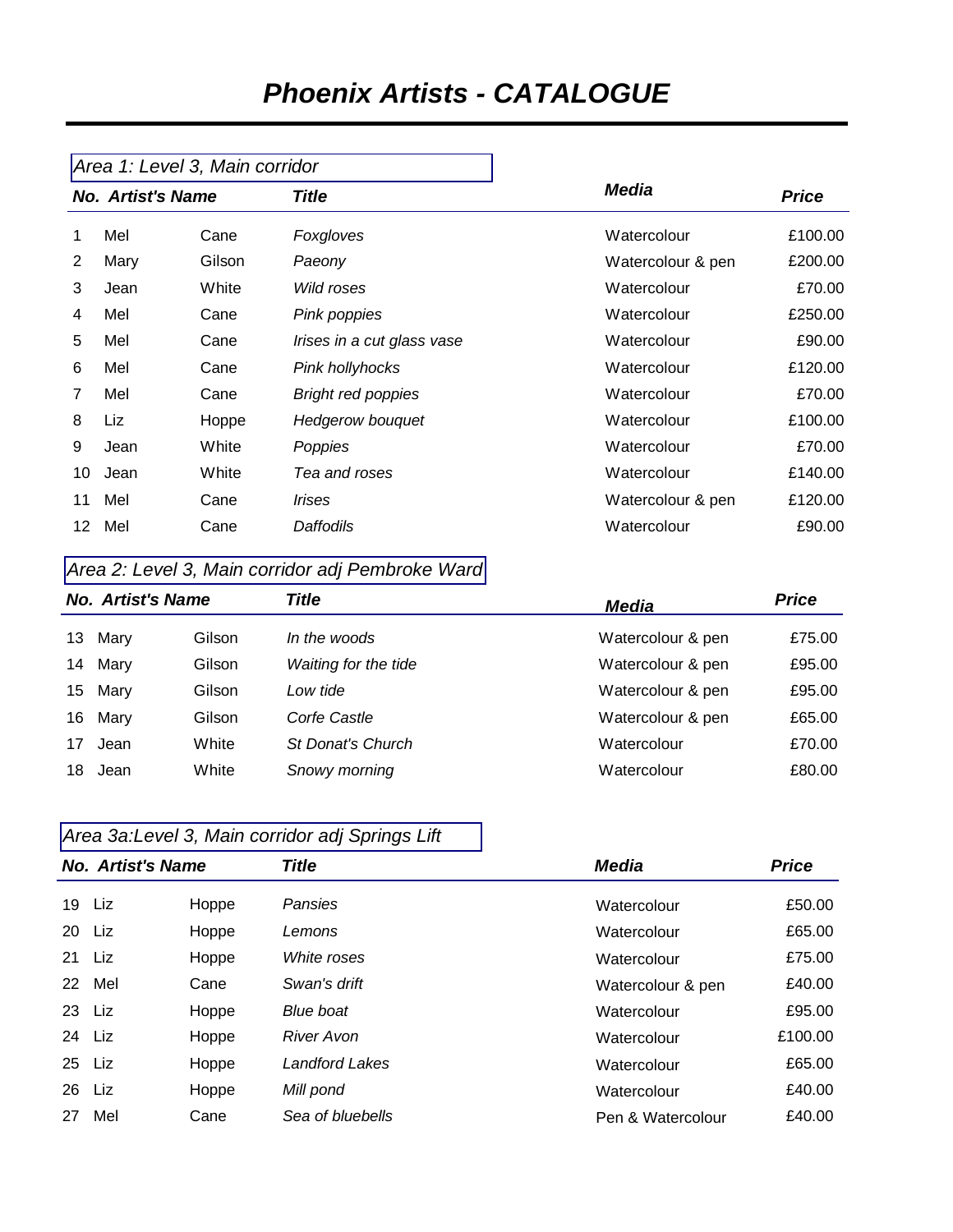### *Area 3: Level 3, Medical Surgical Outpatients*

| <b>No. Artist's Name</b> |      |       | <b>Title</b>       | Media   | <b>Price</b> |
|--------------------------|------|-------|--------------------|---------|--------------|
| 28                       | Jean | White | Winter scene       | Acrylic | £200.00      |
| 29                       | Jean | White | Scottish mountains | Acrylic | £200.00      |
| 30                       | Mel  | Cane  | Brown cows         | Acrylic | £100.00      |
| 31                       | Mel  | Cane  | <b>Black cows</b>  | Acrylic | £100.00      |
| 32                       | Mel  | Cane  | Collecting pollen  | Acrylic | £120.00      |
|                          |      |       |                    |         |              |

#### *Area 3c: Level 3 Plastic Surgery corridor*

| <b>No. Artist's Name</b> |      |        | <b>Title</b>          | <b>Media</b>      | <b>Price</b> |  |
|--------------------------|------|--------|-----------------------|-------------------|--------------|--|
| 33                       | Jean | White  | <b>Jack Russell</b>   | Pastel            | £140.00      |  |
| 34                       | Jean | White  | A word in your ear    | Pastel            | £140.00      |  |
| 35                       | Liz  | Hoppe  | Play with me          | Watercolour       | £150.00      |  |
| 36                       | Mary | Gilson | Kitten                | Watercolour & pen | £70.00       |  |
| 37                       | Mary | Gilson | Burmese cat           | Pencil            | £80.00       |  |
| 38                       | Jean | White  | German Shepherd       | Pastel            | £180.00      |  |
| 39                       | Jean | White  | Racehorse             | Pastel            | £250.00      |  |
| 40                       | Jean | White  | Little bull           | Pastel            | £200.00      |  |
| 41                       | Jean | White  | <b>Black Labrador</b> | Pastel            | £180.00      |  |
| 42                       | Jean | White  | Old Goldie            | Pastel            | £180.00      |  |
| 43                       | Jean | White  | I do love you         | Pastel            | £140.00      |  |
| 44                       | Jean | White  | Golden Retriever      | Pastel            | £200.00      |  |
| 45                       | Jean | White  | <b>Bichon Frise</b>   | Pastel            | £200.00      |  |
| 46                       | Mary | Gilson | Persian kitten        | Watercolour & pen | £85.00       |  |
| 47                       | Mary | Gilson | Ginger tom            | Watercolour & pen | £120.00      |  |

**It's easy to buy a picture, simply contact ArtCare and we will reserve the artwork. Payments can be done with cards over the telephone. Pictures will be reserved on receipt of a 50% deposit.** 

A commission from sales is used by ArtCare to fund permanent artwork and creative projects for the benefit of patients, staff and visitors of Salisbury Health Care NHS Trust.

**ArtCare Exhibitions Organiser** lesley.self3@nhs.net

 **(01722) 336262 ext 561 www.artcaresalisbury.uk**